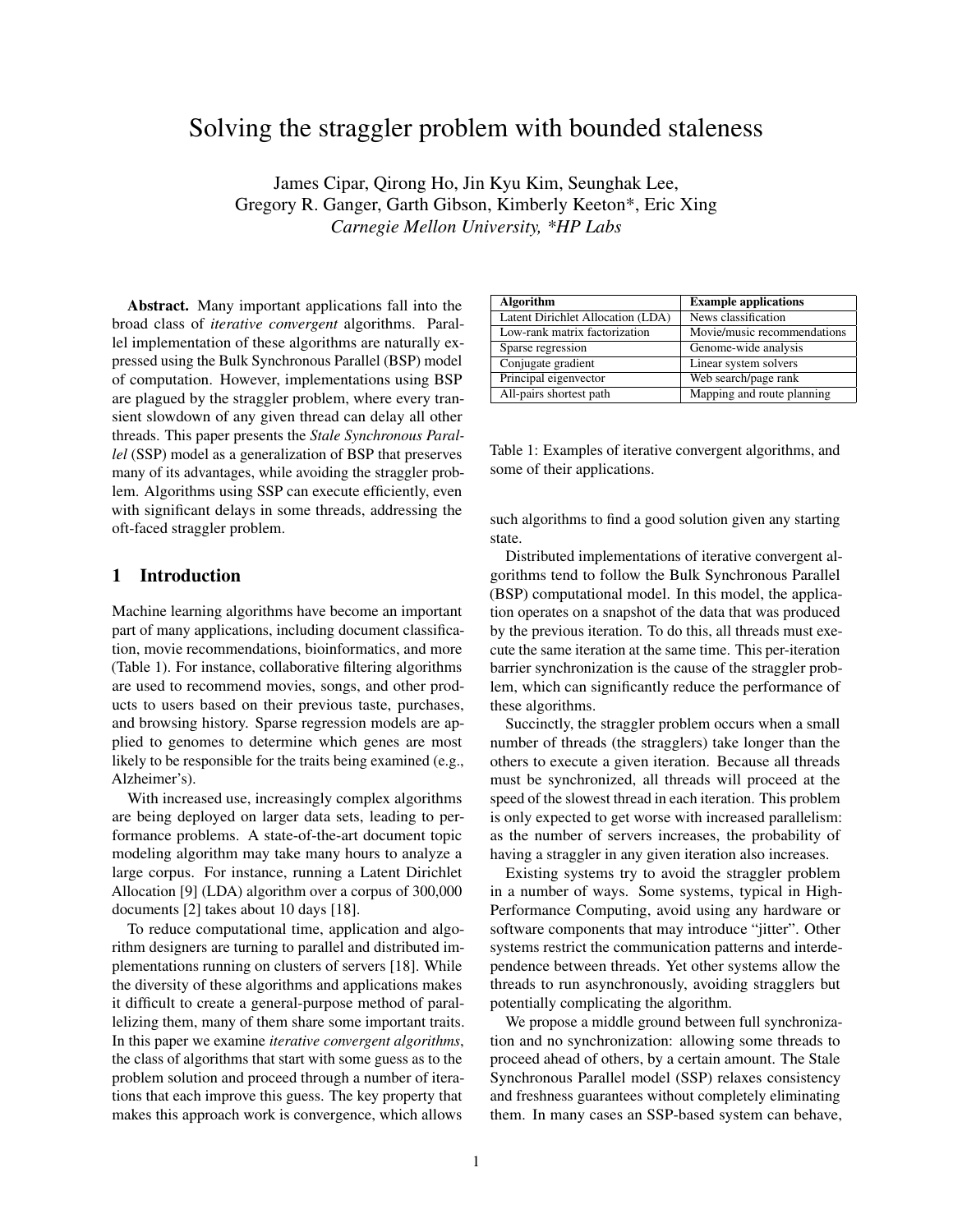and perform, like a best-effort system. However, it will detect when data becomes *too* unsynchronized, and will partially synchronize threads to avoid unbounded data staleness.

This paper makes several contributions. It introduces the Stale Synchronous Parallel computational model and contrasts it with Bulk Synchronous Parallel. It shows how SSP can mitigate transient straggler effects, including via initial experiments with a prototype system called LazyTables.

## 2 Background

This section describes iterative convergent algorithms, the types of applications that use them, and current models for running these algorithms in parallel.

### 2.1 Iterative convergent algorithms

Iterative convergent algorithms are an important class of algorithms with applications in natural language processing, genomics, scientific computing, and Internet services (Table 1). Often they have some space of potential solutions to search (e.g. N-dimensional vectors of real numbers), and an *objective function* that evaluates how good a potential solution is. The goal of these algorithms is to find a solution with a large (or in the case of minimization, small) objective value. Two of the listed examples – eigenvector and shortest path – are exceptions to this rule. The objective function is not explicitly defined or evaluated. Rather, they continue to iterate until the solution does not change (significantly) from iteration to iteration.

These algorithms start with an initial state  $S_0$  with some objective value  $f(S_0)$ . They proceed through a set of iterations, each one producing a new state  $S_{n+1}$  with a potentially improved solution (e.g. greater objective value  $f(S_n) > f(S_{n+1})$ ). Eventually they reach a stopping condition and output the best known state.

A key property of these algorithms is that they will converge to a good state, even if there are minor errors in their intermediate calculations.

#### 2.2 Bulk synchronous parallel

These algorithms are often parallelized with the Bulk Synchronous Parallel model (BSP). As in the sequential version of the algorithm, BSP applications proceed through a series of iterations. In BSP the algorithm state is stored in a shared data structure (often distributed among the threads) that all threads update during each iteration.

A single iteration of BSP consists of three steps. In the computation phase, all threads compute on the previous iteration's output in parallel. In the communication phase, threads produce new output, sharing it either by explicit communication, or by writing to a shared data structure. Lastly, in the synchronization phase, threads execute a barrier to ensure that they don't begin the next computation step until all other threads have finished the communication step.

BSP provides a simple and easy-to-reason-about model for parallel computation, and can be easily applied to most iterative convergent algorithms. However, a wellknown problem with BSP is the *straggler problem*, where each iteration proceeds at the speed of the slowest thread. This problem only gets worse as the level of parallelism is increased.

### 2.3 Stragglers in BSP

Because of the frequent and explicit synchronization, each iteration proceeds at the pace of the slowest thread, leading to the straggler problem. Because of random variations in execution time, with a large number of threads there is a high probability that one of them will run unusually slowly in any iteration. This causes delay in the entire application for every iteration.

Stragglers can occur for a number of reasons including heterogeneity of hardware [14], hardware failures [6], imbalanced data distribution among tasks, garbage collection in high-level languages, and even operating system effects [4, 19]. Additionally, there are sometimes algorithmic reasons to introduce a straggler. Many algorithms use an expensive computation as a stopping criterion. Even if this computation is only run on a single thread, other threads will have to wait for it to finish before they can start the next iteration.

#### 2.4 Existing solutions

The High Performance Computing community – which frequently runs applications using the BSP model – has made much progress in eliminating stragglers caused by hardware or operating system effects [19, 12, 22, 11]. While these solutions are very effective at reducing "operating system jitter", they are not intended to solve the more general straggler problem. For instance, they are not applicable to applications written in garbage collected languages, nor do they handle algorithms that inherently cause stragglers during some iterations.

Another class of solutions attempts to reduce the need for synchronization by restricting the structure of the communication patterns. GraphLab [16, 17] programs structure the computation as a graph, where data can exist on nodes and edges. All communication occurs along the edges of this graph. If two nodes on the graph are sufficiently far apart they may be updated without synchronization. This model can significantly reduce synchronization in some cases. However, it requires the application programmer to specify the communication pattern explicitly.

Lastly, it is possible to ignore consistency and synchronization altogether, and rely on a best-effort model for updating shared data. Yahoo! LDA [5] as well as most solutions based around NoSQL databases rely on this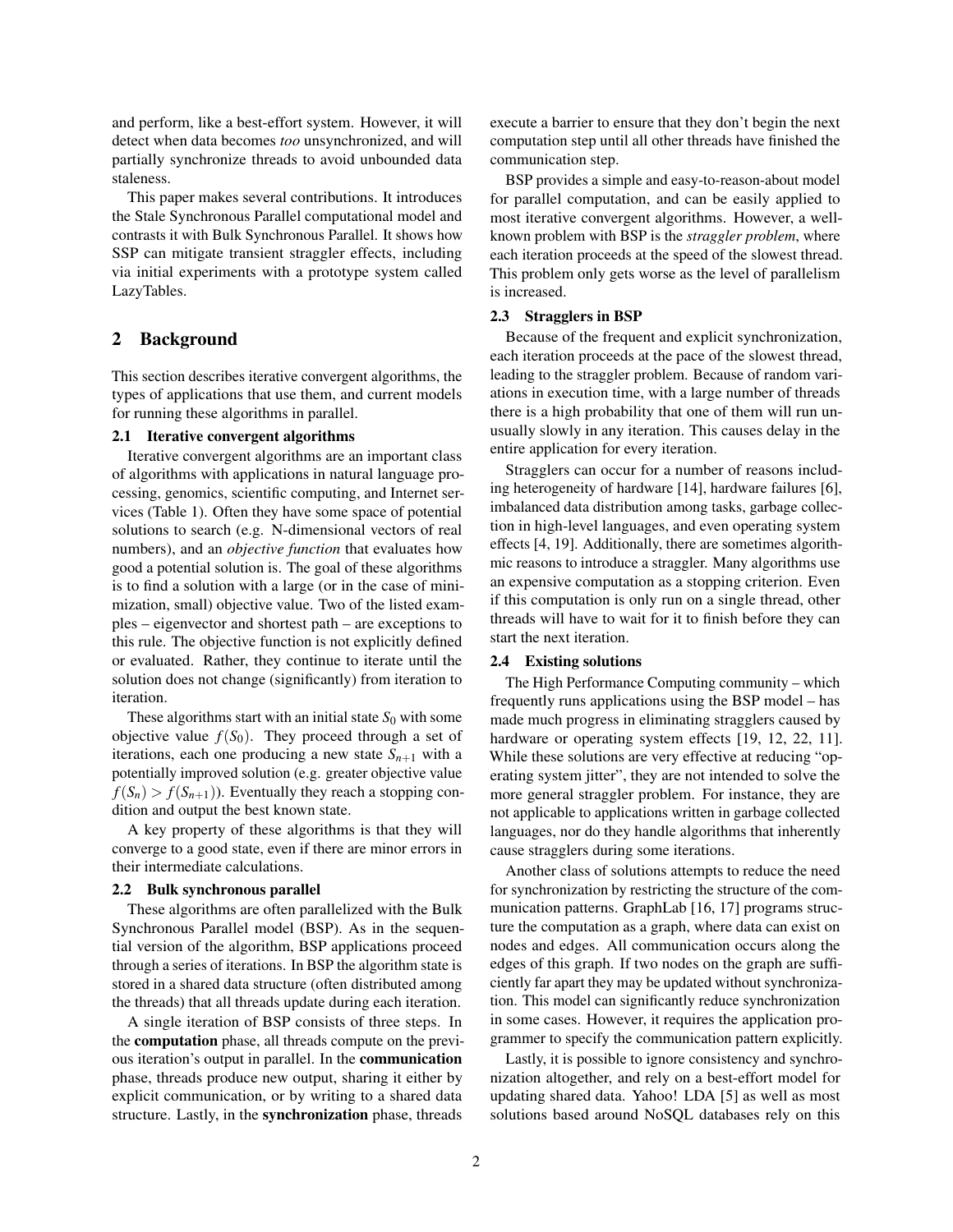model. While this approach can work well in some cases, it may require careful design to ensure that the algorithm is operating correctly.

## 3 Stale Synchronous Parallel

To address the straggler problem without giving up the benefits of synchronization, we propose a new computational model based on BSP, which we call Stale Synchronous Parallel (SSP). Like BSP, SSP assumes that the program consists of a number of threads, each proceeding through the same number of iterations. During each iteration each thread reads and updates some shared state.

Programs using the SSP model are similar to those using BSP, however, they must be aware of some crucial differences in the consistency model which can affect algorithm design as well as performance. These differences can be described in terms of the following properties. [21]

Bounded staleness Data that is read by a thread may be *stale* (missing some recent updates). In other words, there is a delay between when an update operation completes, and when the effects of that update are visible. An application can put an upper bound on how stale the result of each read() operation may be. In SSP, this bound is expressed in terms of the number of iterations that have elapsed.

Read-my-writes If a thread updates a value, all subsequent read() operations by that thread will see the update (unless it is overwritten by a later update). In other words, threads see their own updates *immediately*, even if updates from other threads may be delayed (staleness).

Soft synchronization At the end of each iteration, threads execute a "soft barrier". Unlike a full barrier (as in BSP) which blocks until all threads are at the same iteration, a soft barrier blocks the thread until all threads are within a specified range of the current iteration. For instance, a soft barrier with a parameter of "1" finishes when no thread is more than 1 iteration behind the calling thread.

The Stale Synchronous Parallel computational model can be thought of as BSP with the addition of bounded staleness, read-my-writes, and soft synchronization. It is important to note that these are not historical queries: the system *may* return fresher data than the specified bound. In fact, it may return fresher updates from some threads, and stale updates from others. Specifically, the system *must* incorporate all updates from the current thread to implement read-my-writes.

Figure 1 depicts these freshness properties graphically. The diagram on the left represents an application with 4 threads using the BSP model. In this diagram, threads 2 and 4 are executing in iteration 3, while threads 1 and 3 are blocked waiting for them to finish. When these

threads read data, they are guaranteed to see all updates up to the end of iteration 2.

The diagram on the right shows the same application, but using the SSP model with a fixed staleness of 1. In this diagram, threads 2 and 4 are still executing in iteration 3. However, because they are willing to use stale data, threads 1 and 3 did not have to wait for the other threads to complete that iteration. Thread 1 is currently executing in iteration 4. Thread 3 is blocked at the start of iteration 5 because it requires data from iteration 3 to continue.

#### 3.1 Test Implementation

We built a prototype system called LazyTables that implements the Stale Synchronous Parallel model to support distributed machine learning applications. LazyTables is a "parameter server" that provides the abstraction of a set of shared sparse matrices that all processes can access. These matrices are stored in memory, distributed across a set of servers.

LazyTables provides an API similar to the Piccolo [20] system. It provides read and update operations including get(), get row(), put() and increment(). While Piccolo provides support for a generic update() operation, LazyTables currently supports only increment(), which is sufficient for our test cases. Generic updates are necessary for some other algorithms such as all-pairs shortest-path, which uses "min" as the update operator.

### 4 Experiments with masking stragglers

The main goal of our initial experiments is to demonstrate that the Stale Synchronous Parallel model can mask the effects of stragglers on performance. Additionally, we show example algorithms that are "staleness tolerant", and exploiting staleness can improve their convergence behavior. However, a detailed examination of these latter points is left as future work.

Our LazyTables prototype is written in C++, using ZeroMQ [3] for asynchronous communication. Data, on both the servers and the client caches, is stored in RAM using the C++ standard template library. All experiments are conducted on virtual machines in the CMU OpenCirrus [8] cluster. These VMs are configured with 8 cores and 15GB of RAM. No other applications or virtual machines are running on the hosts concurrently with the experiments.

#### 4.1 Stragglers

To demonstrate the effect of stragglers, we modified the LazyTables client to insert arbitrary delays. At the end of each iteration, one thread executes a sleep() call for a configurable number of seconds. For instance, in iteration 0, thread 0 sleeps, in iteration 1 thread one sleeps, etc. We ran 50 iterations of our LDA application on the aan short [13] data set, and measured the total time. This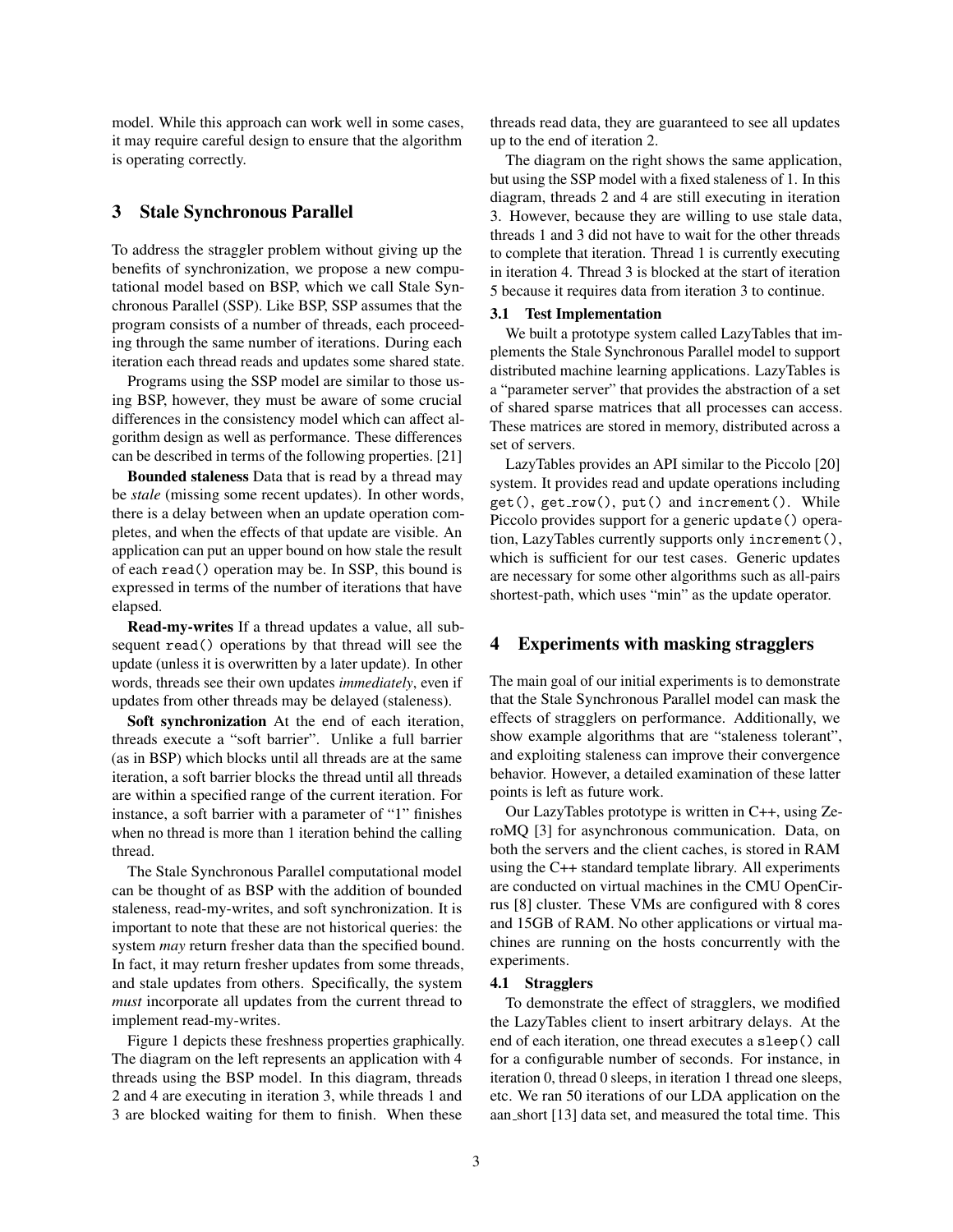

Figure 1: Diagram of Bulk Synchronous Parallel and Stale Synchronous Parallel execution state. The thick black bars indicate data that is visible to all threads. The gray bars indicate data that may be visible, but is not guaranteed. The lines indicate thread progress: arrows are runnable threads, while blocked threads are terminated with vertical lines.



Figure 2: Time to execute 50 iterations of LDA using the aan short data set.

experiment was performed with 8 application threads all running within the same process on a single machine. With this configuration, a single iteration takes between 6 and 9 seconds.

Figure 2 shows the results of this experiment. Observe that with a staleness bound of 0 (first group of bars), a 4s delay slows down the application by about 180s, and a 12s delay slows down the application by about 590s. This is expected when a single slow thread can block all others: 4s per iteration for 50 iterations is 200s, and 12s per iteration for 50 iterations is 600 seconds.

When the staleness bound is increased to 1 (second group of bars), a 4s delay no longer has a significant impact on overall execution time. However, a 12 second delay causes an overall delay of about 230s, or 4.6s per iteration. Again, this is expected: a staleness bound of 1 can mask about 1 iteration's worth of delay. In this application an iteration takes 6 to 9 seconds. This means that a 12 second delay is only partially masked, leaving 3-6 seconds of actual delay per iteration.

With a staleness bound of 2 (third group of bars), even a 12 second delay causes little increase in execution time. However, in this case the overall amount of work added by the delay is significant. 12 seconds, averaged over 8 iterations gives a delay of 1.5 seconds per iteration, or 75

seconds for 50 iterations. Indeed, the actual difference between the no delay and 12s delay times is 77 seconds.

Figure 3 shows a "swimlane diagram" of the first 100s of this experiment for four different configurations. (a) shows a synchronous execution (staleness 0) with no delay. The vertical alignment of the bars is caused by threads executing the same iteration at the same time. (b) represents a synchronous execution with a 4s delay. Like in the previous diagram, all threads begin executing an iteration at the same time. However, one thread is delayed in each iteration, visible by the diagonal (upper-left to lower-right) pattern of elongated bars. Other threads must wait for the delayed thread to finish before they can start their next iteration. As a result, fewer iterations are completed in the 100s window shown, as seen in the smaller number of stripes.

The bottom two diagrams show the asynchronous case (staleness 1). (c) is the case with no delay. Unlike in the synchronous case, threads are not waiting for one another to finish before starting their next iteration. This is visible in the raggedness of the vertical lines in the diagram. Even without the artificial staleness, the reduced synchronization improves iteration speed. Lastly, (d) shows the asynchronous execution with a 4s delay. In this case, each thread can proceed at its own pace, within the staleness bounds, significantly reducing the impact of the stragglers.

#### 4.2 Performance and convergence

Figure 4 shows the convergence behavior of the LDA algorithm over time. These results were generated using a cluster of 32 machines with 8 cores each, processing the "20 Newsgroups" data set [1]. These results demonstrate that LDA will converge when running partially asynchronously. Furthermore, increased staleness improves convergence performance: the staleness=3 setting often takes half the time to reach a particular log likelihood, compared to the synchronous setting. However, the bounds on staleness are important for the algorithm to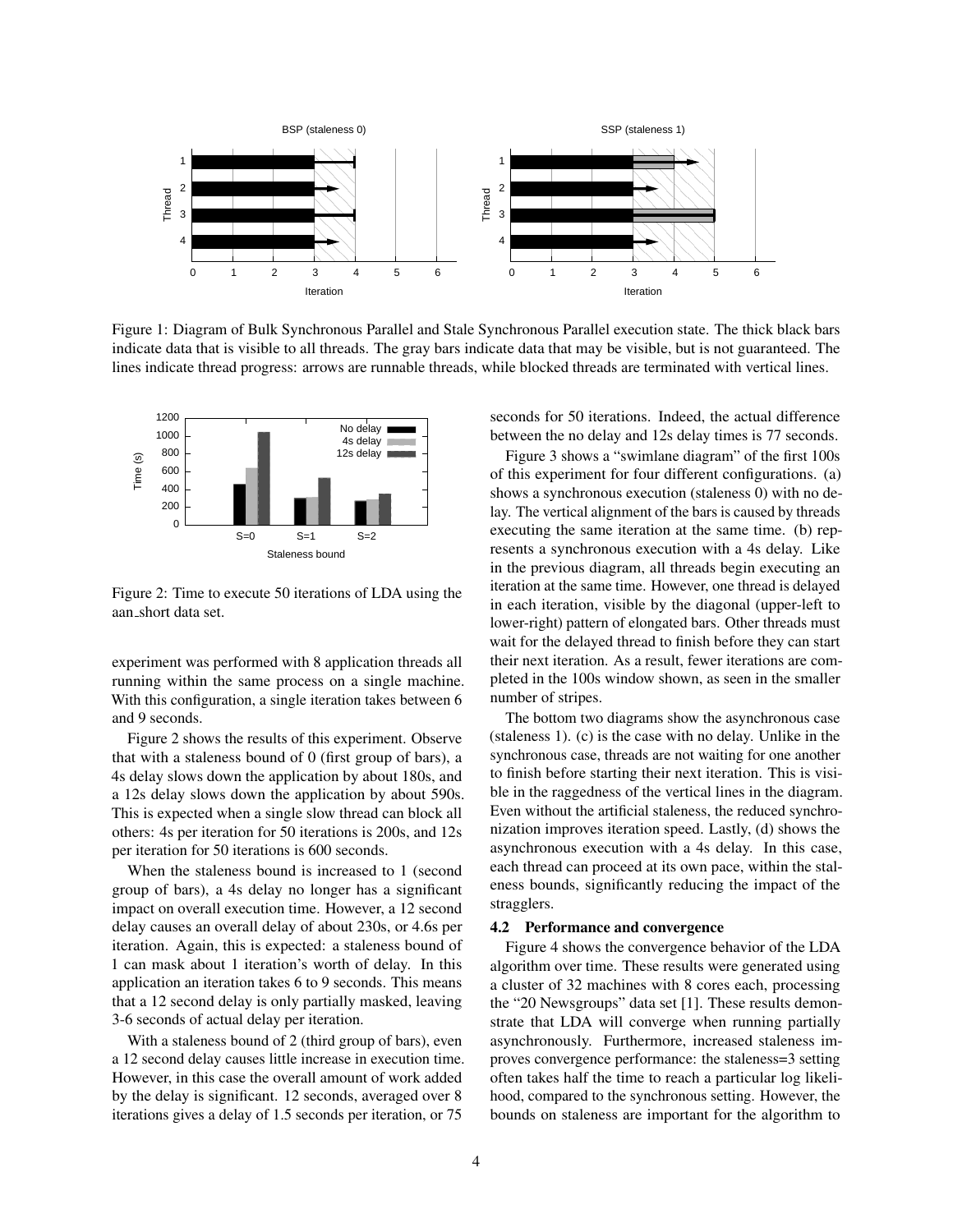

Figure 3: Swimlane diagram of the first 100s of execution. Alternating gray and black bars indicate progress from one iteration to the next. The frequency of stripes indicates iteration speed, so more stripes corresponds to faster iteration execution.



Figure 4: Time needed for LDA to converge to a particular log likelihood value. Log-likelihood measures the probability of the current solution — a higher log-likelihood means a higher probability, and thus better, solution.

converge correctly. As the staleness setting was increased past 4 the convergence behavior began to degrade (not shown in graph). We ran a similar experiment for a sparse regression algorithm (LASSO), and saw similar results to LDA (omitted due to space constraints). We are also experimenting with low-rank matrix factorization.

### 5 Open questions

Section 2 lists a number of algorithms that we believe can tolerate staleness in their computations. Section 4.2 provides evidence that two of these applications can, in fact, tolerate staleness, and their performance is improved as a result. However, this is certainly not an exhaustive list. A formal classification of staleness tolerant algorithms would be an important contribution. What properties of the algorithm (and possibly input data) allow it to find a correct answer while working with stale data? Is the

convergence property that we alluded to, if formally defined, necessary and/or sufficient for a staleness-tolerant algorithm?

Another important area of future work is to describe the Stale Synchronous Parallel model more formally, and to put it in the context of other relaxed consistency models. Causal consistency and its variants have attracted renewed attention lately as a way to avoid latencies in geographically-distributed systems [15]. Could ideas from this work be applied to staleness-tolerant algorithms, or even to SSP itself.

Another interesting question involves the definition of "staleness". Due to the nature of the algorithms we are targeting, SSP defines staleness in terms of iteration count. However, many algorithms do not proceed in strict iterations. Even among those that do, other notions of staleness may be relevant. For instance, an application may want to read a value, ensuring that the result is no more than 10% different from the most up-to-date value. Speculative execution could be used to allow threads to proceed, while repeating work when values actually did differ by more than the requested amount.

### 6 Conclusions

We propose Stale Synchronous Parallel as a new model for parallel computation. SSP allows applications to specify a freshness requirement when reading shared data. By exploiting the application's tolerance for staleness, a system implementing SSP can significantly reduce the effects of stragglers on execution time. Initial experiments with a parameter server prototype, called LazyTables, show that SSP can significantly improve performance and is worth further development and study.